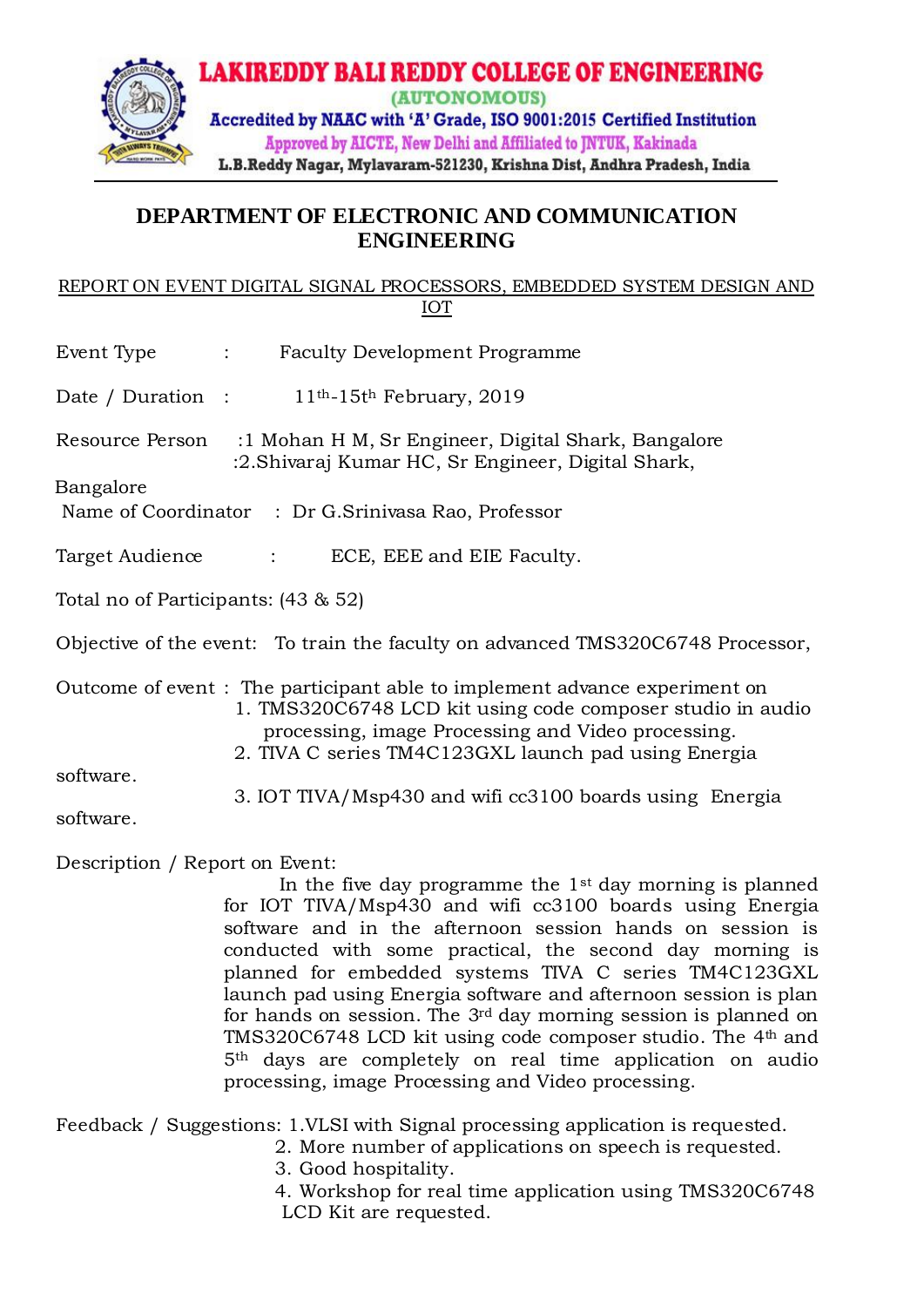## Photographs :